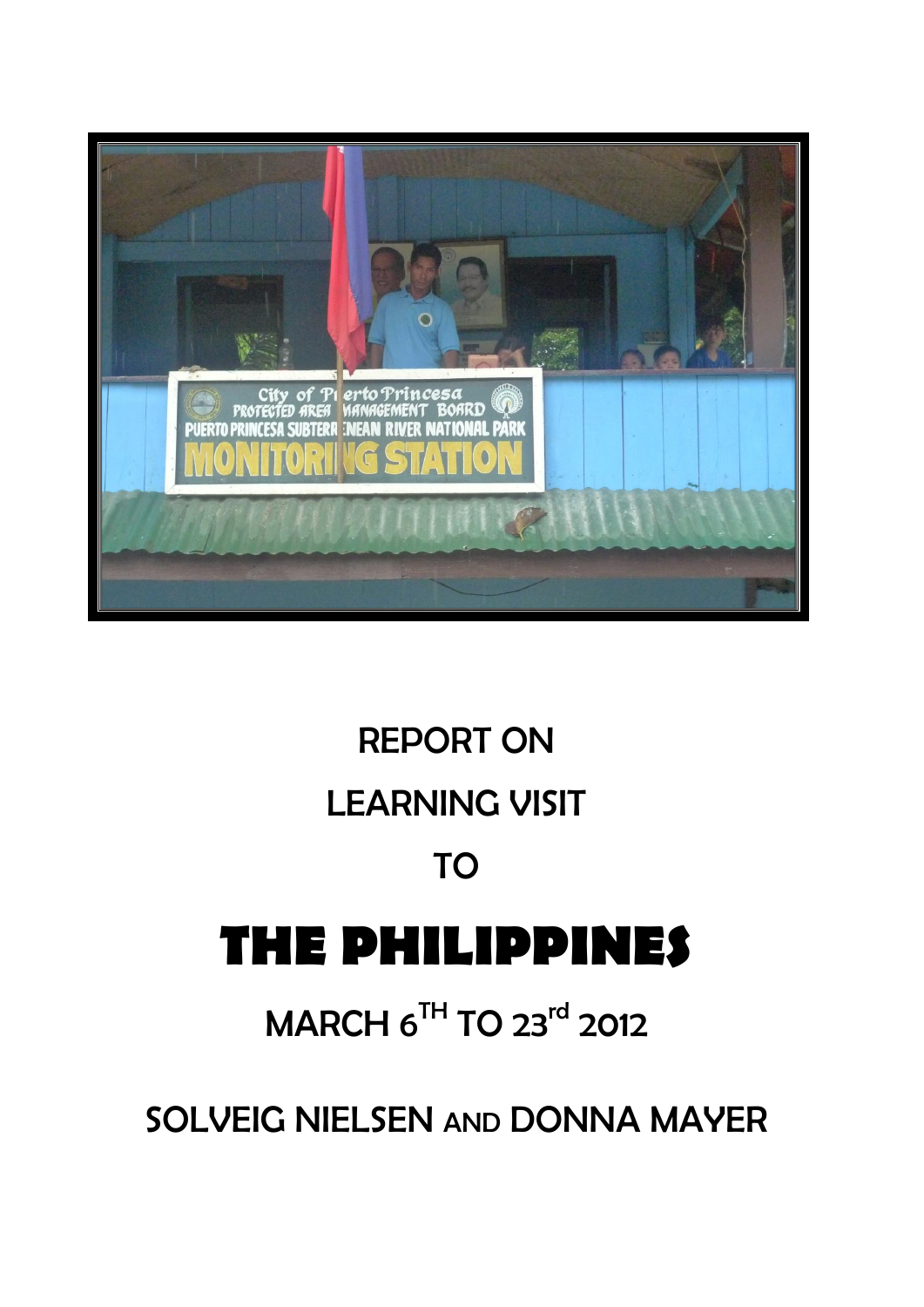### **Table of Contents**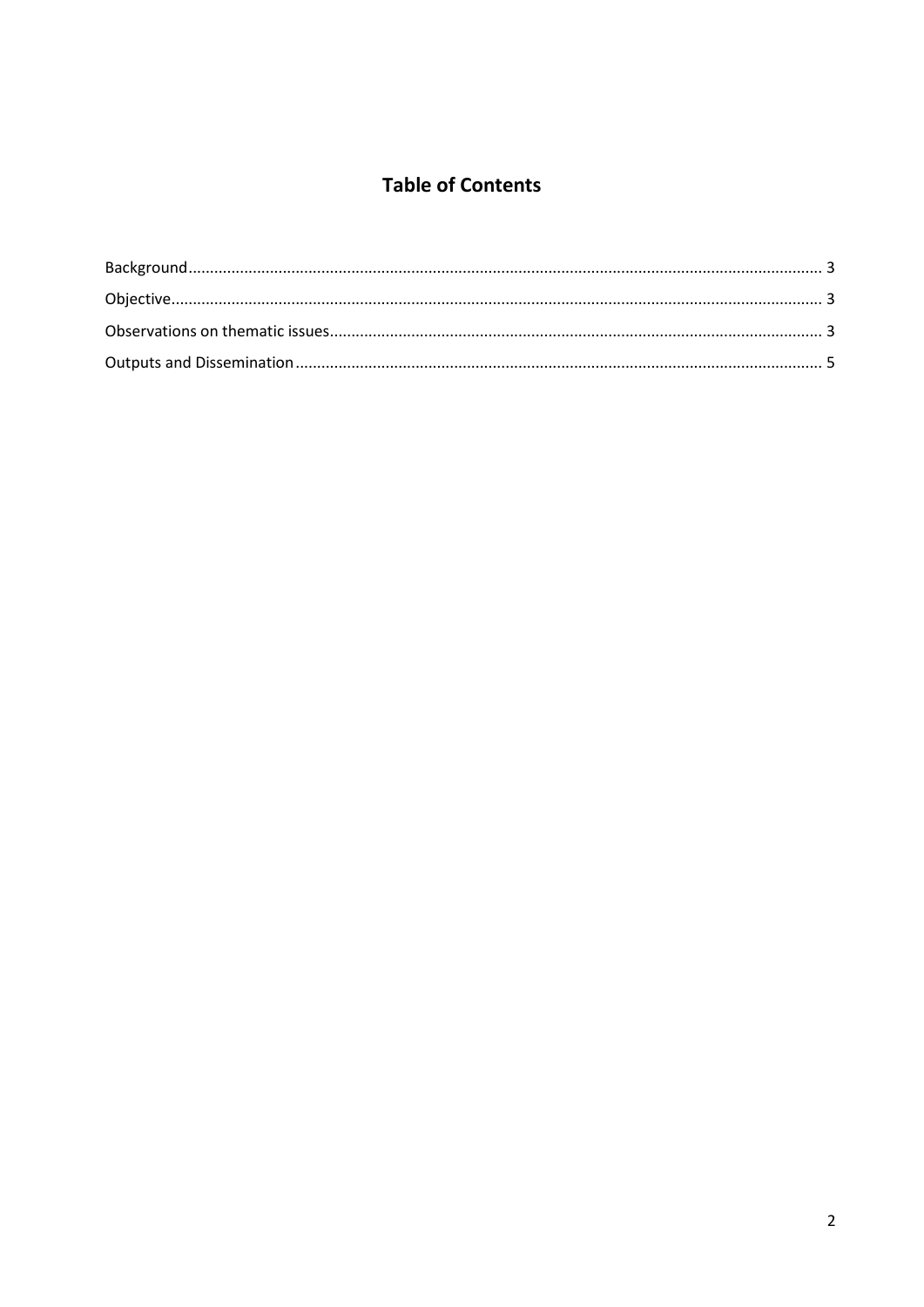#### <span id="page-2-0"></span>**Background**

In order to understand the context that PATC members are working in, PATC attempts to build up context-specific knowledge, relating this to an area of interest for members in Denmark, their partners in the "Global South" and PATC. To qualify this work, PATC consultants conduct several learning visits every year. These visits feed into the ongoing adjustment and development of our training and advisory services.

A learning visit is different from a monitoring visit, because it focuses on a specific thematic subject instead of on a specific project or partner.

The visit was carried out by Donna Mayer, CSO consultant, together with Solveig Nielsen, administrative consultant, who carried out a monitoring visit at 5 organisations with Project Fund projects. We have elaborated a separate report for each of these visits.

#### <span id="page-2-1"></span>**Objective**

The objective for this learning visit is:

· To explore methods for the inclusion of the "South" perspective in the Mini-Fund Vision Studies.

To generate concrete input from the "South" partners to Danida's cross-cutting monitoring 2011".

As part of our 3-year plan, PATC has working towards constructing a more consistent monitoring system for the Project Fund with focus on how to better demonstrate the results and outputs achieved on an aggregated level by seeing the Project Fund as a mechanism for promoting the objectives of the Civil Society Strategy. This is includes our own Mini-Fund Vision Studies and Danida's "Danish Organisations´ Cross-Cutting Monitoring of the Implementation of the Civil Society Strategy". However, neither one of these studies include the "South" perspective.

#### <span id="page-2-2"></span>**Observations on thematic issues**

In the ToR, I wrote that the focus would be on how the "Southern" partners' perceptions in regards to how the achievement of project results can be explained by the concept of "mutual contribution". However, this was not what happened. The thematic issue became more concentrated around the question of framework conditions for Civil Society Organisations in the Philippines and was used as a case in the Project Fund's reporting to Danida's "Danish Organisations´ Cross-Cutting Monitoring of the Implementation of the Civil Society Strategy".

There were some very interesting aspects which are directly related to many of our reflections on a rights-based approach and this became the focus of the cases from each organisation as well as an over-all case about framework conditions in the Philippines. (See annex 1).

#### Participation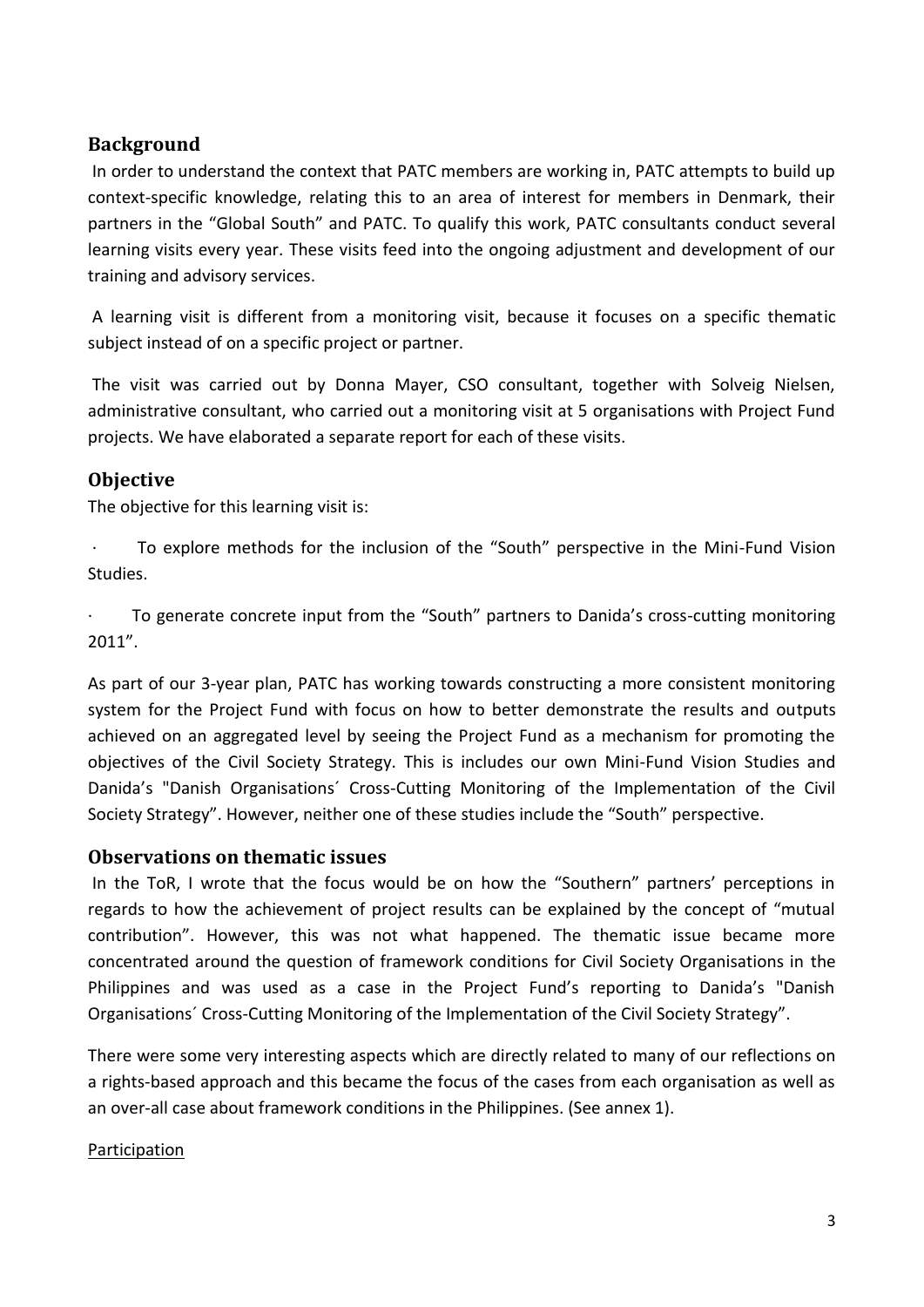National law gives civil society the right to lobby for local ordinances and allocation of budget, "participation by proposal". Participatory planning processes date back to the 1986 overthrow of the Marcos' dictatorship. The Aquino administration adopted the Policy Agenda for Peoplepowered Development which included the 1991 Local Government Code attempts to involve people through their organizations in governance. The Local Government Code gave provision of certain services to Local Government Units and made NGO involvement in these bodies mandatory. This means that NGOs and people's organizations are required by law to have representation on every development council on village (barangay), town, city and provincial levels. There are 904 municipalities and thousands of barangays.

This seems to generate a particular structure with Philippine NGOs being characterized as "intermediary organizations between the people and the State", speaking and working "on behalf of the poor and disadvantaged without being from among them" as opposed to independent people's organizations with "identifiable leadership, membership and structure".1

This is definitely the case with the 5 organisations which we visited. With the exception of Stairway Foundation, all 4 other organizations were Manila-based. Stairway has also recently opened a Manila office.

Besides activities in Manila, all organizations work in other parts of the country. They are either linked with other NGOs and local organizations, including POs and CBOs, or they have activities which aim at forming some type of local organizing. In that sense, they can be viewed as service suppliers and there were several times where I caught myself wondering if the local organization would not have been the more relevant partner for the Danish organization. On the other hand, the capacity to bring the issues higher up in the system is the strength of these Manila-based NGOs. A potential dilemma in this type of set-up could arise as the locally based activities are, as such, not usually the principal objective of the project. The principal objective, depending where you view it from, could be seen more as using the local experience to generate a model which could subsequently be spread out on a national level. If the locally based organizations or target groups are not to end up being instrumentalized, a lot of concern and consideration has also to be given to internal organizational development processes within the local partners/target groups.

#### Internal accountability

Internal governance was cited as a major challenge confronting Philippine CSOs in the "Civil Society Index: Philippines - An Assessment of Philippine Civil Society"2 . When asked about the process of selecting board members through democratic process, 11.9% respondents answered that they had boards that were chosen by the board members themselves while the rest were selected either by a leader or the management and staff.

**<sup>.</sup>** 1 Lowry, Cameron, Civil Society Engagement in Asia: 6 Country Profiles, Asia Pacific Governance and Democracy Initiative, 2008, p. 31.

<sup>2</sup> Elaborated by CIVICUS and CODENGO – Caucus of Development NGO Networks, March 2011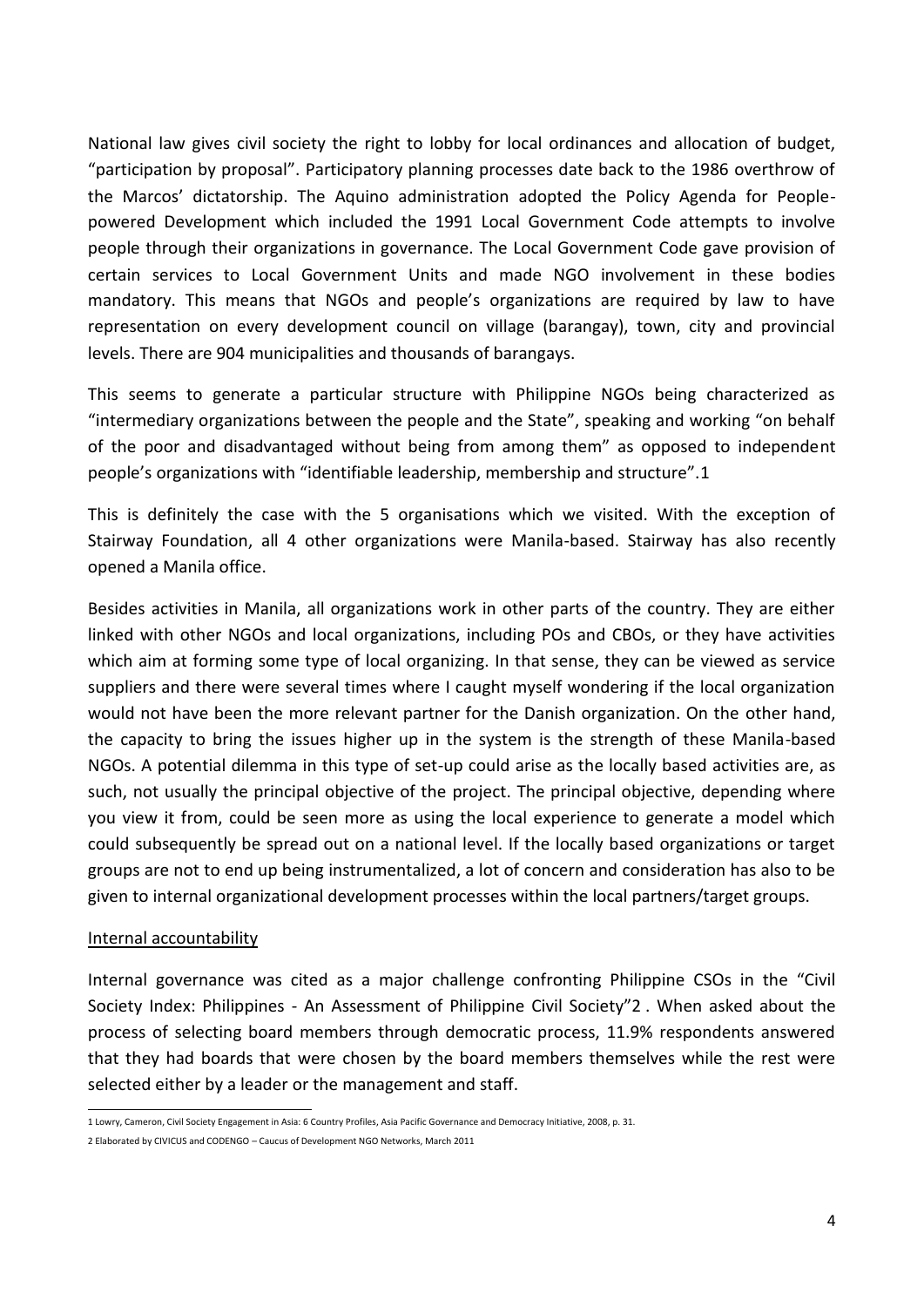Furthermore, the report mentions two studies which give the following reasons for lack of board accountability as one of the internal management issues confronting Philippine NGOs:

Board members are friends or relatives or people who will give credibility due to their reputation

Many NGOs lack discipline in distinguishing between the policy making functions of the boards and the managing functions of the director.

The boards are not properly oriented and only become active when major problems arise.

Board members work voluntarily.

All of these issues were present in varying degrees in the organizations which we visited.

On the positive side, the Caucus of Development NGO Networks (CODE-NGO) and Philippine Council for NGO Certification (PCNC) have been working towards improving the internal accountability of NGOs through a self-regulatory certification process. Although only about 1000 out of tens of thousands of non-profit organizations have been certified, this self regulatory initiative has potential to give legitimacy to accountable and independent people's organizations and strengthen their ability to work within this framework.

We were unfortunately unable to visit these two organizations but we had talks with several of the partner organizations who were contemplating becoming certified. Certification also enables the organizations to fund raise locally.

#### Rights-based approach

All 5 organisations worked with specific issues which spanned from the local to the national to the international level. The organizations work within the framework of international conventions, such as Basil Ban amendment for toxic waste, ILO Maritime Labour Convention and the UN Convention on the Rights of Children. At the same time, advocacy is directed at national laws and local ordinances and their implementation, such as a local government unit fishery development plan and a city shelter plan. This approach promotes networking and linking up to promote the rights of poor people on the different levels. It seems that the organizations in the Philippines have a lot of experience working in this way, which could be interesting for us to learn more about.

#### <span id="page-4-0"></span>**Outputs and Dissemination**

The most concrete output of the learning visit was the production of the 6 cases which were used in the Project Fund's reporting to Danida's "Danish Organisations´ Cross-Cutting Monitoring of the Implementation of the Civil Society Strategy". I can highly recommend this method for generating the inputs because: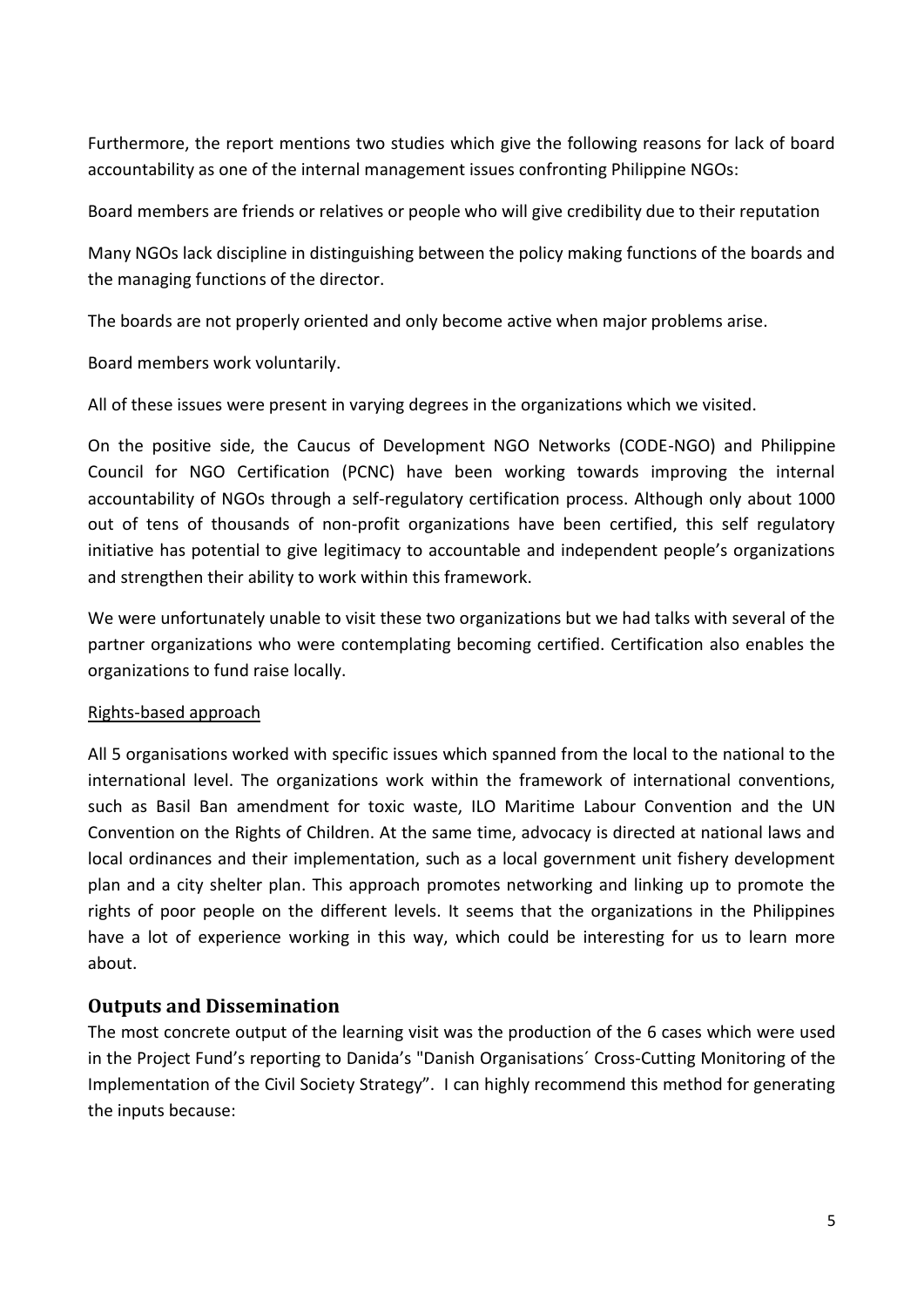It ensures that CISU can answer the questions in a way which respects the Danish and Philippine partners' ownership of the project.

It gives us the opportunity to discuss issues concerning the civil society strategy with the implementing partners, who may or may not have insight into how the Danish strategy actually works.

It gives a different approach to reporting as the case is developed by the CISU advisor on the basis of the talks held. The case is sent to the implementing partner who responds with corrections, additions, etc. Then the case is forwarded to the Danish organisation for their approval before it enters into the Project Fund monitoring report.

For future use, the process of identifying cases from the organisations which we visit during our monitoring and learning visits can be incorporated into our planning process for these visits. How this could be done will depend upon the availability of information concerning the timing and contents of the cross-cutting monitoring.

Learning visits/Monitoring visits  $-$  We should try to avoid sending two advisors with the same program to do a learning visit and a monitoring visit respectively. The visits will unavoidably have the character of monitoring visits. The requirements of the monitoring visit are the most overriding and this gives less time available for the learning visit focus. The reporting also becomes complicated. There are two reporting formats and there are limits on how much time one can allocate to report writing.

#### Learning Report Annexes:

Annex 1. Report to Danida's "Danish Organisations´ Cross-Cutting Monitoring of the Implementation of the Civil Society Strategy 2011

Theme 0. Framework conditions for civil society

The partner organisation: Provide an example of how changes in overall framework conditions for civil society have influenced the work of one or several partner organisations, and assess if these have been positive or negative.

Looking at the influence which overall framework conditions for civil society in the Philippines have on several of the partners of Danish organizations with Project Fund projects can be assessed as both positive and negative.

National law gives civil society the right to lobby for local ordinances and allocation of budget, "participation by proposal". Participatory planning processes date back to the 1986 overthrow of the Marcos' dictatorship. The Aquino administration adopted the Policy Agenda for People-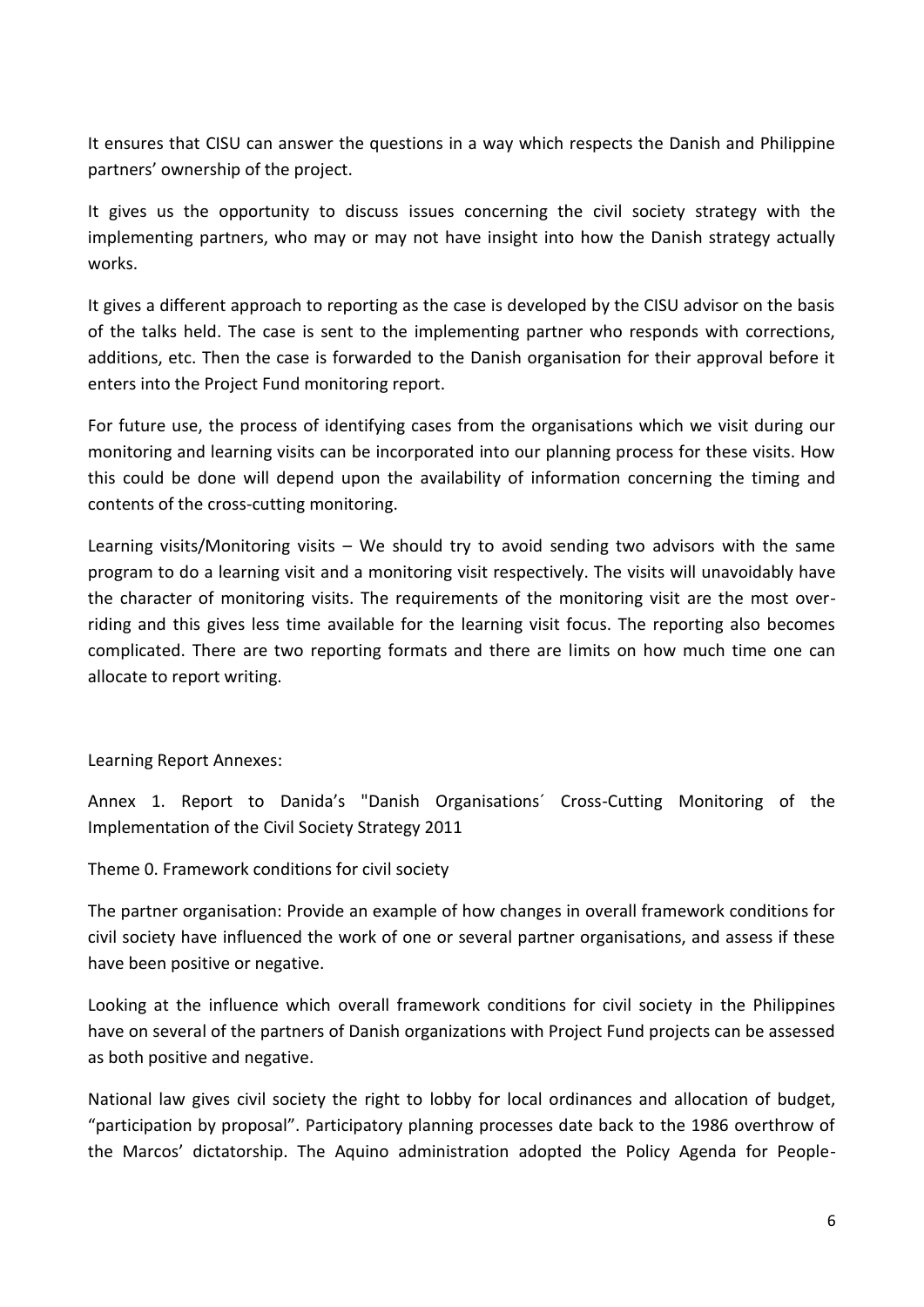powered Development which included the 1991 Local Government Code attempts to involve people through their organizations in governance. The Local Government Code gave provision of certain services to Local Government Units and made NGO involvement in these bodies mandatory. This means that NGOs and people's organizations have representation on every development council on village (barangay), town, city and provincial levels. There are 904 municipalities and thousands of barangays.

This has proliferated a "morass of NGOs in the Philippines" where many politicians organize their own NGOs, especially spouses of politicians and those politicians who have lost elections and plan a comeback. NGOs created by the government officials have space in representation in Congress and it is difficult for "real people-oriented" NGOs to access public funds.

On the positive side, the Caucus of Development NGO Networks (CODE-NGO) and Philippine Council for NGO Certification (PCNC) have been working towards improving the internal accountability of NGOs through a self-regulatory certification process. Although only about 1000 out of tens of thousands of non-profit organizations have been certified, this self regulatory initiative has potential to give legitimacy to accountable and independent people's organizations and strengthen their ability to work within this framework.

Theme 1. Rights-based development assistance, advocacy work, and vibrant and open debate

#### **5. Human rights: How and with what methods have partner organisations worked towards respect for human rights, based on UNs international conventions?**

3F – Solidarity and Development and International Seafarers' Action Centre (ISAC) are implementing the Project Fund project "Promoting Filipino seafarers' and their families' social and labour rights, health and welfare", the 3rd phase of an initiative which started in 2008. The project promotes the social and labour rights of Filipino seafarers and their families as well as their health and welfare.

The partners are working to pressure the government to ratify the ILO Maritime Labour Convention of (MLC 2006). This international convention is designed to help labour-supply countries such as the Philippines which supplies 250.000 seafarers to ships sailing under 76 different flags. The Philippine government has only signed 5 of 70 existing conventions protecting seafarers and other overseas workers. This is despite the fact that seafarers contribute substantially to the Philippine economy and are required by law to send 80% of their earnings home.

Based on an empowerment through knowledge method, ISAC provides advice, training and information aimed at a direct target group of seafarers, former seafarers and their families, 50% of which are women. Through the organizing of regional offices in the 7 areas where the majority of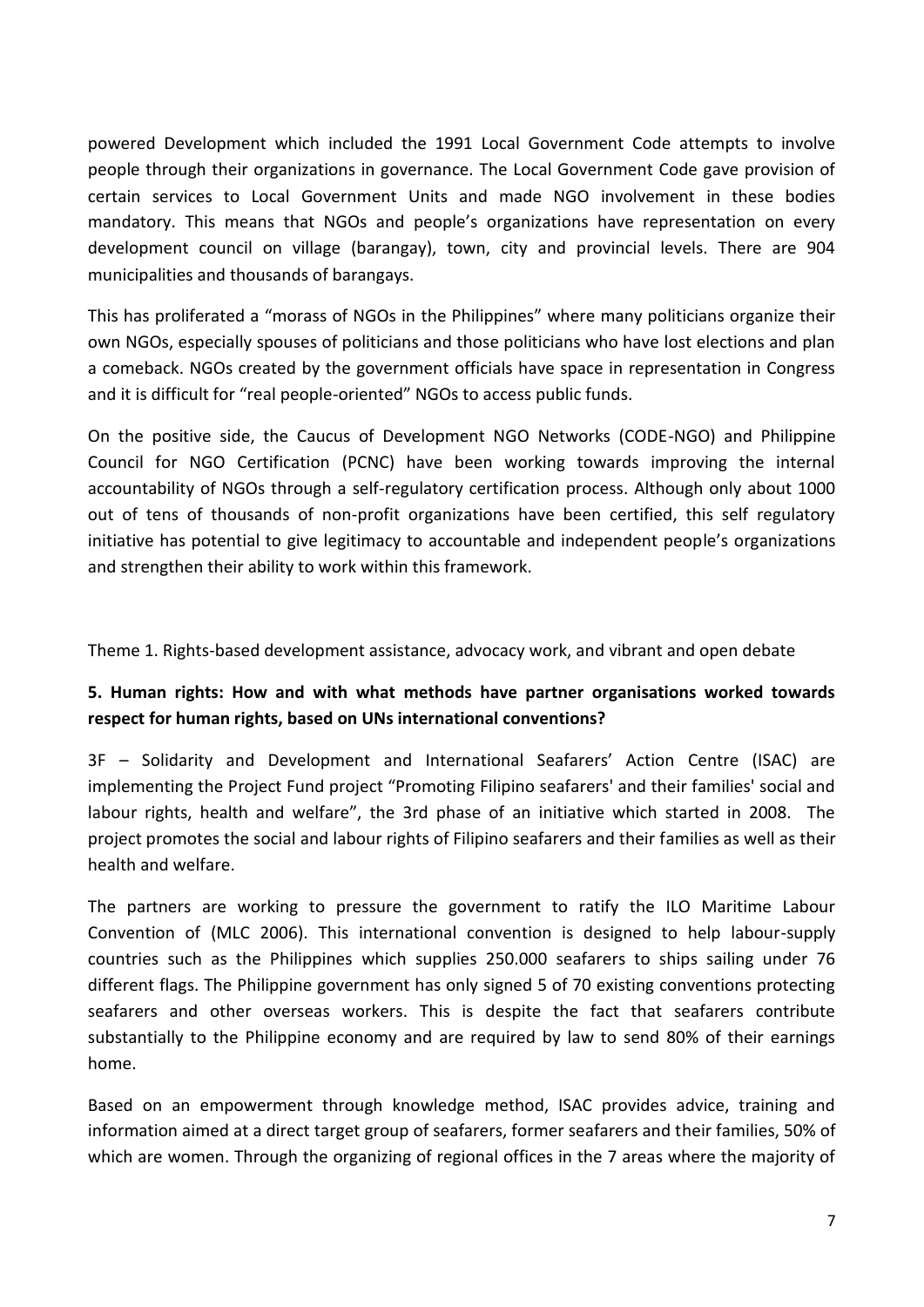the seafarers come from, the project has the potential to reach 500.000 people, where 200.000 of these are women and activating them to demand the ratification of ILO MLC 2006.

Information campaigns and petition signing for the ratification of ILO MLC 2006 are directed at seafarers attending merchant marine schools in the Philippines. One particular information and advocacy campaign concentrates on advancing the rights of persons with HIV-AIDS and to push for the recognition of HIV-AIDS as a workplace and occupational issue for seafarers.

Cooperation with other civil society advocates of seafarers' and migrants' rights - such as the Apostleship of the Sea, CCOFW and Migrante - is also a method used to pressure the Philippine government to ratify conventions in order to secure the human rights of seafarers and their families as well as migrants in general.

#### **6. Access to services: How and with what methods has the capacity of partner organisations to secure the target groups' rights in relation to services and other resources from the state or from other actors been enhanced?**

In 2011, People Uniting and Generating Aid for Development (PUGAD) and Tambuyog Development Centre began implementing the Project Fund project "Developing an Appropriate Framework to Philippine Municipal Fisheries Registration and Licensing (MFRL)". The objective of the project is to contribute to an alternative and sustainable model for coastal fishing in the Philippines. Registration and licensing fees are an important source of revenue for coastal municipalities but in many cases, the costs are high in comparison with profits generated by small scale coastal fishing. This forces many small-scale fishers to give up fishing which worsens the already fragile economic foundation of over 1 million Philippine small scale fishers ( an average family consist of 6 persons so we talk about 6 million people) for whom small-scale coastal fishing is their primary source or an important element of income.

The project works together with 6 municipal fisher organizations in different regions of the country in order to generate knowledge about the effects and consequences of the present legal framework MFRL in order to make proposals for a better legal framework which will secure access to marine resources. Furthermore, the partners draw on South African experiences on fisheries registration and licensing in small-scale fisheries which could be relevant in the Philippine municipal fisheries context.

In order to secure small fishers rights to livelihood, the partners are developing a set of policy critique and recommendations on the existing MFRL approach and implementation and an advocacy guide for promoting the set of policy critique and recommendations which will be used by small-scale fisher organisations in future actions direct towards government officials to make them understand the limitations of the existing MFRL approach and the need to improve it. The model is a co-decison for a Community Based Coastal Resource Management. In a 3-days conference in July 2012 in Quezon City the model will be introduced and debated with the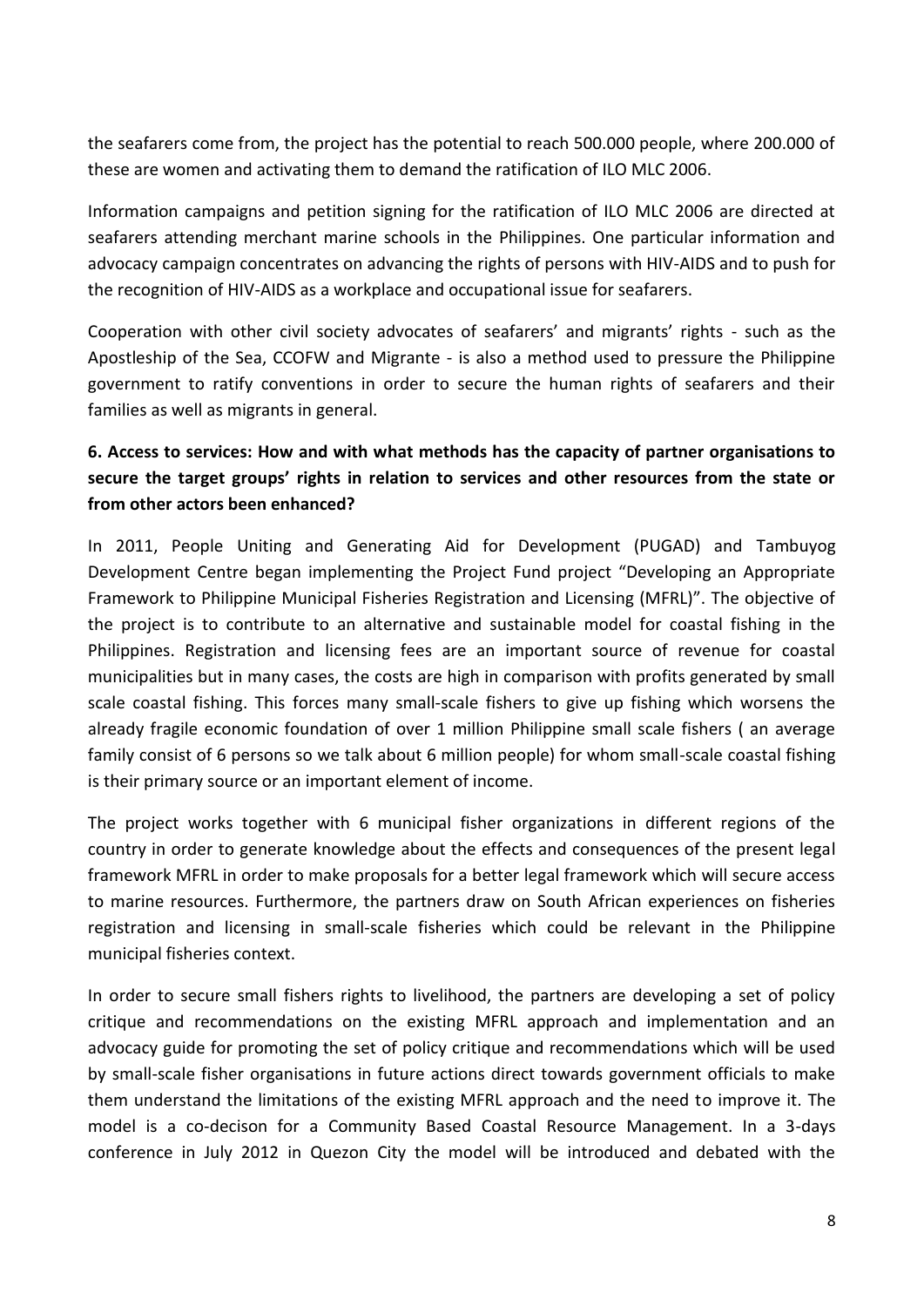Philippine Government, representatives from the Fisheries Bureau, mayors, vice mayors from the 6 areas, the fisher folks organisations from the same areas, visitors from South Africa and Malaysia where their models will be discussed too and a Danish ph.d in small scale fisheries will report about European experiences.

This is the first planned two-phased project where the second phase will be advocacy for the model at the national level and have it implemented in six (6) learning areas/ municipalities.

Project phase 2 direction will generally partner six (6) LGUs in planning and implementing registration and licensing with the aim to limit access and reduce fishing effort as one component of a larger municipal fisheries development plan.

Key elements of the plan should include, but not limited to: 1) strengthening of fishers' organization to engage in social enterprise activities; 2) retraining of fishers to take on other livelihoods (such as going to value-addition activities, silvi-culture, aquaculture, etcetera) to reduce existing pressure, 3) designed "practicable incentives" for registration and licensing, e.g. qualification for designated settlement in coastal areas, bank loans, hospitalization, fuel subsidy, prioritization to receive calamity related services (whichever are practicable); 4) installation of fish catch and effort data base system to serve as basis for decision-making on fisheries management.

#### **7. Duty bearers: How and with what methods has the capacity and will of duty bearers (the state, local authorities, private companies etc.) to respect, protect and fulfill rights been enhanced?**

The Association Diálogos and Ban Toxics! work together on the Project Fund project "Reducing mercury pollution in small scale gold mining - Philippines 2011-2014" in cooperation with Benguet Federation of Small Scale Miners, GEUS (National Geological Survey of Denmark and Greenland), the Faculty of Health Sciences at the University of Copenhagen and the Danish Society of Environmental and Occupational Medicine.

During the last 10 years the rise in gold prices has resulted in a mining boom in terms of geographical area covered and numbers of small-scale miners (SSM) involved. SSM produce 30 tons of gold every year equivalent to 80% of the Philippines national production. There is now an estimated number of 300.000 SSM in the Philippines. The extraction method which they use involves an extreme overuse of toxic mercury which has given rise to serious adverse impacts on human health and the environment.

Working with awareness raising and training, the partners are trying to spread the use of borax as an alternative and less expensive gold extraction method which has none of the harmful side effects of mercury. Practical demonstrations of the method by miners who have converted to the method are aimed at changing engrained habits and attitudes amongst SSM. Awareness-raising is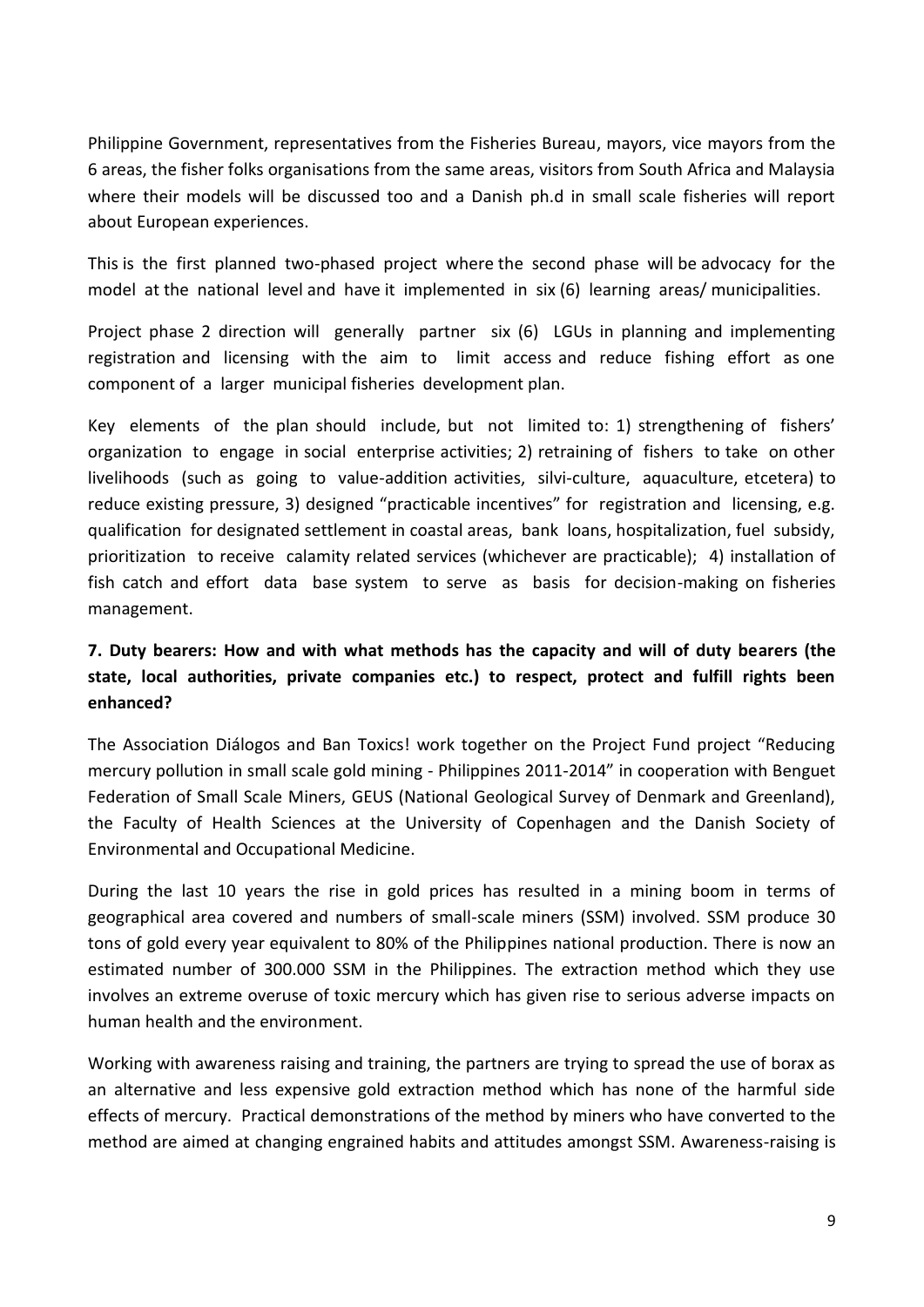also aimed at schools (teachers as well as students) and health care workers, thereby strengthening their potential to engage local authorities in order to ban mercury in their area.

In Camarines Norte, the local authorities themselves have participated in a seminar where Ban Toxics, health specialists and others have informed about the issue for different angles. The municipal council (of which several members are also involved in selling mercury to SSM operations) was then invited to observe a practical demonstration where the two methods were employed and the result clearly showed that borax was the most profitable method. This, coupled with the fact that the Philippines has signed the Basel Convention which will make sale of mercury illegal from 2012, has enhanced the will of the local authorities to consider measures would protect the health of the population.

#### **8. Advocacy: How have partner organisations and/or target groups strengthened their advocacy in order to:**

#### **i) Create policy changes at the central or local level?**

#### **ii) Influence legislation or the implementation**

Danish International Human Settlement Service (DIB), Alternative Planning Initiatives (ALTERPLAN) and COPE Foundation, Inc. began implementing the Project Fund project "Enabling CSO participation in shelter program formulation to address flooding risk in Legazpi City", the second phase of an initiative which began in 2009.

The eruption of Mayon Volcano followed by two major typhoons in 2006 illustrated the vulnerability of low-lying slum areas, (barangays) in the Albay Province. In 2010, the Disaster Risk Reduction and Management Act (DRRM) was approved by Philippine legislators. Passage of the law underlines the current view that DRRM is a continuing concern, not to be left to the management of ad-hoc structures that convene only during times of disaster.

Among other provisions, the DRRM Act mandates the formation of Local DRRM Councils that are responsible for the approval, monitoring and evaluation of the implementation of Local DRRM Plans, and for ensuring the integration of disaster risk reduction and climate change adaptation in local development plans, programs and budgets as a strategy for sustainable development and poverty reduction.

Although national law gives civil society organizations the right to lobby for local ordinances (legislation) and allocation of budget and the slum dwellers' organisation is represented in the Local DRRM Councils, one of the major challenges they face is that the quality of their participation and advocacy suffers due to lack of knowledge and information. When local organization representatives go to the meetings, they don't what is going to happen and they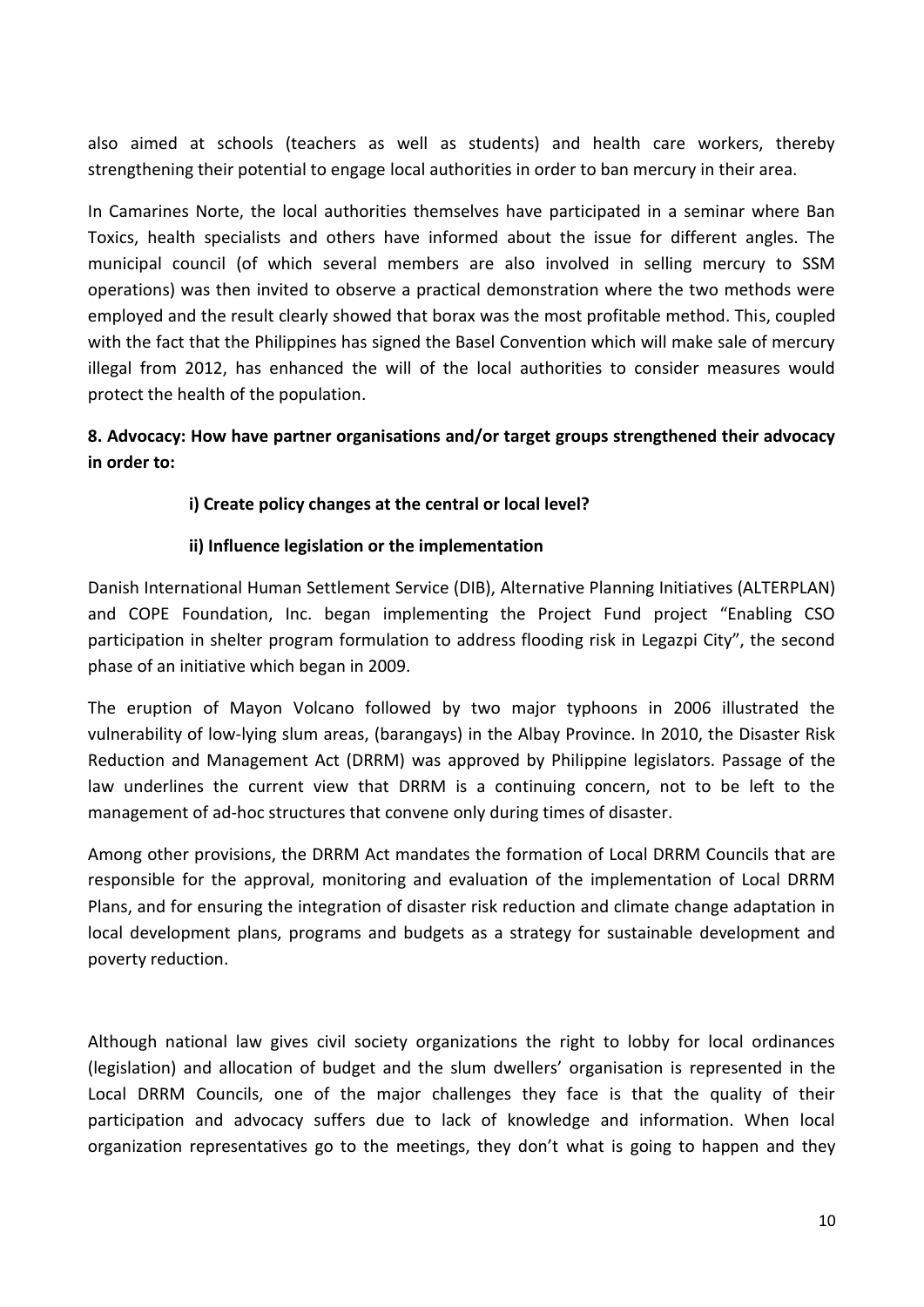haven't been able to prepare or talk to their member. A government official makes a presentation but the local organizations' basis for decision-making are really not sufficient and their ability to influence policy in their favor is limited.

The partners work with the local leaders of the slumdwellers' organization in the barangays (neighborhood organization) of the city of Legazpi to develop a process whereby sources of information available can be identified and the venues for participation clarified so the slumdwellers know the requirements of this type of planning process and can contribute to a meaningful process and outcome of local shelter planning.

Two concrete methods which the partners are working with are:

The signing of memorandums of understanding between the local government and the each of the participating barangays which stipulate that the local government will consider the recommendations of the project in the city shelter plans.

The development of a process guide documenting the experiences generated in Legapzi which can be used by other slumdwellers' organizations in order to promote real influence on policy making in the urban planning councils where they are represented.

#### **9. Public debate and opinion formation: How have partner organisations worked to set new agendas, as well as to form public opinion and debate?**

Stairway Danmark and Stairway Foundation Inc. Philippines are implementing the Project Fund project ""Break the Silence" Child Sexual Abuse Prevention Network in the Philippines". Stairway Foundation is a learning and resource center on children's rights has been working since the 1990's to prevent child sexual abuse and put this extremely taboo issue on the agenda and to influence public opinion so this issue can be discussed and dealt with openly (breaking the silence).

Over the years SFI has developed a package of training materials and methodologies on child sexual abuse prevention (CSAP) and recovery management of victims. This has been done in close cooperation and dialogue with a large number of stakeholders at local, national and regional levels. Some of these are NGOs and CBOs which are presently participating in a trainer-of-trainer program which will enable them to include CSAP in their daily work. Some of them over time will further develop to train other organizations themselves and ultimately be independent "Break the Silence" resource centers doing training, counseling and development in their own localities.

Stairway is also training all new police trainees (10,000 trainees a year) in all of the country's 17 regional trainings schools and staff from the Pantawid Pamilyang Pilipino Program (a social welfare program of the Philippines called the 4Ps), and the CSAP module has been incorporated as a major reference in the Family Development Sessions Manual of the 4Ps, used in sessions directly and indirectly aimed at reaching up to 21 million people registered in the 4P's program.